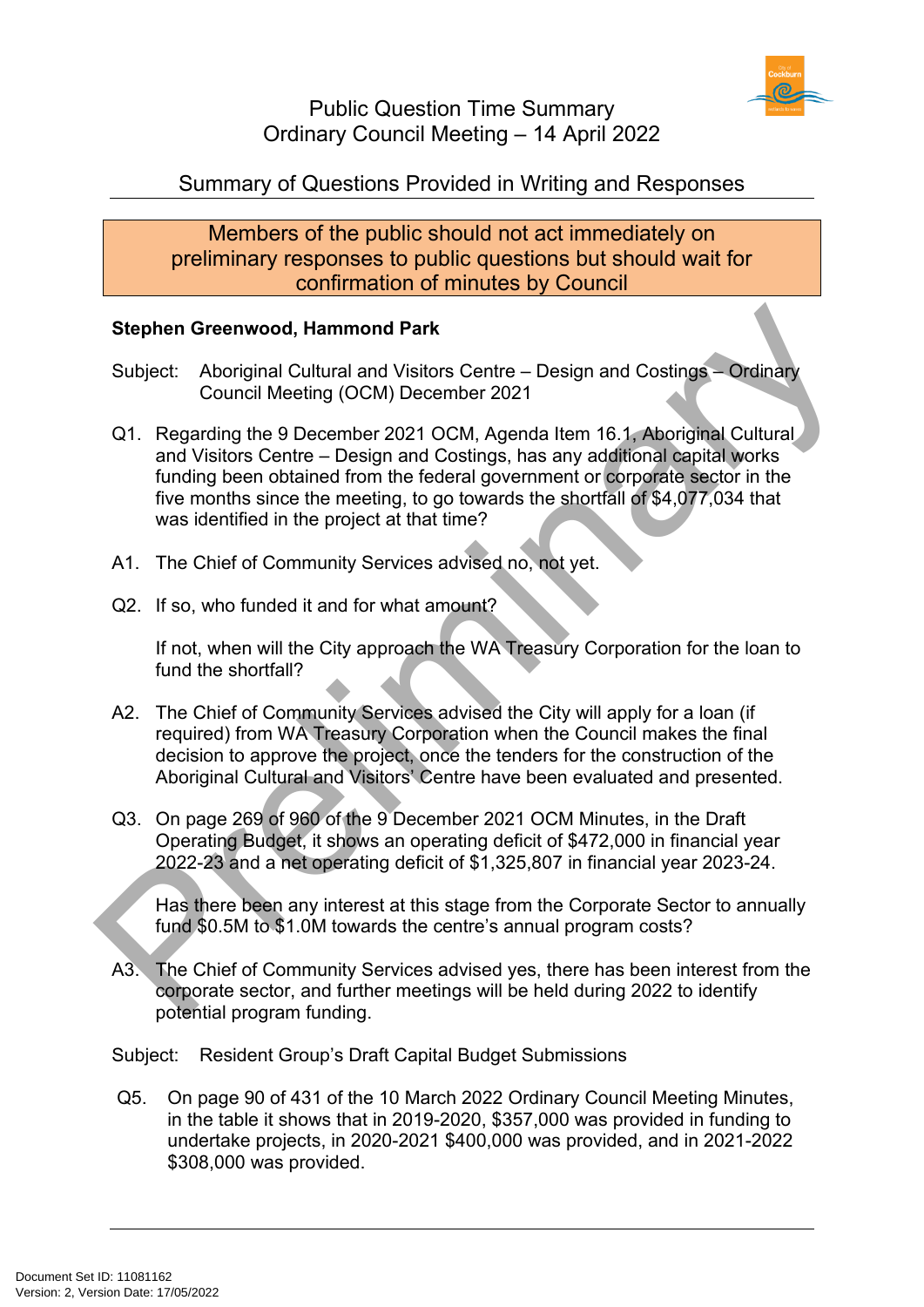### Members of the public should not act immediately on preliminary responses to public questions but should wait for confirmation of minutes by Council.

What has happened to the \$825,000 that has been underutilised in this program over the last three financial years? (NB: 21 resident groups at \$30,000 per year over three years gives a budget of \$1,890,000).

- A5. The Chief Financial Officer advised that each year is treated separately. There is no cumulated pool of funds as inferred in the question. Any funds notionally allocated to residents' groups projects that were not allocated are factored back into that year's budget.
- Q6. Why hasn't the unspent money been put in a reserve for future use by the affected resident groups?
- A6. The Chief Financial Officer advised that each year's submitted projects are assessed on their merits and funded as such. It is an annual program and funds are not required to be reserved for future years.
- $Q7.$  What is going to happen with the \$322,000 shortfall (21 groups x \$30,000 = \$630,000, less \$308,000 funded) for this financial year ending on 30 June 2022? O6. Why hasn't the unspent money been put in a reserve for future use by the<br>affected resident groups?<br>A6. The Chief Financial Officer advised that each year's submitted projects are<br>assessed on their mentis and funded as
	- A7. The Chief Financial Officer advised there is not surplus or deficit. The Council funds the approved list of resident group's projects each year.
	- Q8. Have the resident groups been notified as to the status of their Project Submissions for the 2022-2023 Budget which had to be submitted prior to Christmas 2021? If not, when can this be expected?
	- A8. The Chief Financial Officer advised the resident groups will be notified once Council has resolved to accept the 2022/23 budget.
	- Subject: Abandoned Shopping Trolleys
	- Q9. Is CoSafe and/or Ranger Services impounding abandoned supermarket Shopping Trolleys?
	- A9. The Chief of Community Services advised yes, CoSafe and Ranger both proactively impound abandoned trolleys. The use of CoSafe to support Rangers in this way has only commenced earlier this year.
	- Q11. Do they take this action on their own accord or after complaints to the City?
	- A11. The Chief of Community Services advised Rangers will respond to complaints and proactively patrol during their operating hours, and CoSafe proactively patrol and then impound trolleys several times per week after hours.
	- Q12. How much money in fines has been raised through impounding the trolleys?
	- A12. The Chief of Community Services advised the City has not fined any shops or supermarkets, as they are not committing an offence. However, from the start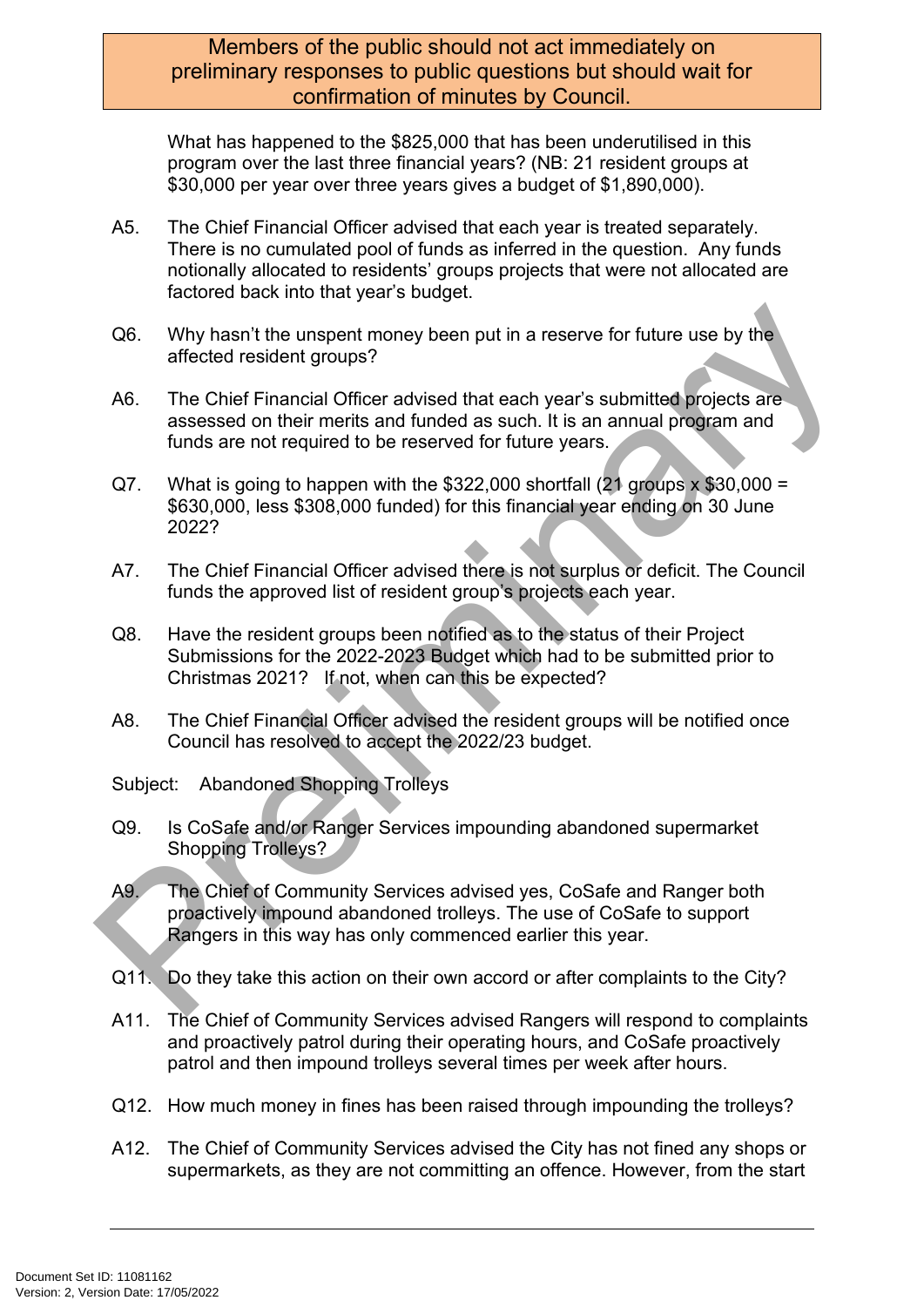### Members of the public should not act immediately on preliminary responses to public questions but should wait for confirmation of minutes by Council.

of 2022 trolleys are now being impounded by the City and not released to the owners until a \$25 impound fee is paid to the City.

This practice is new, so to date there has been some resistance by the stores to pay the impound fee, however, the City will not release these trolleys until the fees are paid.

It is hoped that this stance will encourage supermarkets to install trolley locking devices or a coin operating system. Both these systems have had a demonstrated success rate in reducing abandoned trolleys in other locations.

- Q13. Is the problem increasing or decreasing, judging by the complaints and number of impoundments?
- A13. The Chief of Community Services advised the impounding rate has significantly increased in recent months due to the City's new approach to tackling this ongoing problem. As previously stated, it is hoped that our new process will reduce the problem in the future.
- Subject: Hooning 4WDs Hammond Park
- Q14. Hammond Road between the junctions of Gaebler Roads and Frankland Avenue on Hammond Park remains a problem despite numerous questions to the City of Cockburn.

Hooning, 4WDS ploughing up the wasteland and illegal dumping is a significant problem.

Can CCTV be set up to monitor this piece of neglected road which is used on a daily basis by a lot of the local community?

Alternatively, can the council suggest any other remedies?

A14. The Chief of Community Services advised CoSafe have increased their patrols within the area since March of this year to try and address these issues, however, hooning related complaints need to be referred to the WA Police by the person witnessing this illegal behaviour, as they are the appropriate authority. looking devices or a coin operating system. Both these systems have had a<br>demonstrated success rate in reducing abandoned trolleys in other locations.<br>
13. Is the problem increasing or decreasing, judging by the complaints

The lot of land you may be referring to is privately owned, so the City has no authority to manage 4WDs using this land. It will be up to the owner to refer this matter to WA Police as a trespass issue if they wish to do so.

To date there have been no significant reports of illegal dumping during the City's increased patrols, however the City's Head of Community Safety and Ranger Services is available to meet with you on site to discuss any specific concerns.